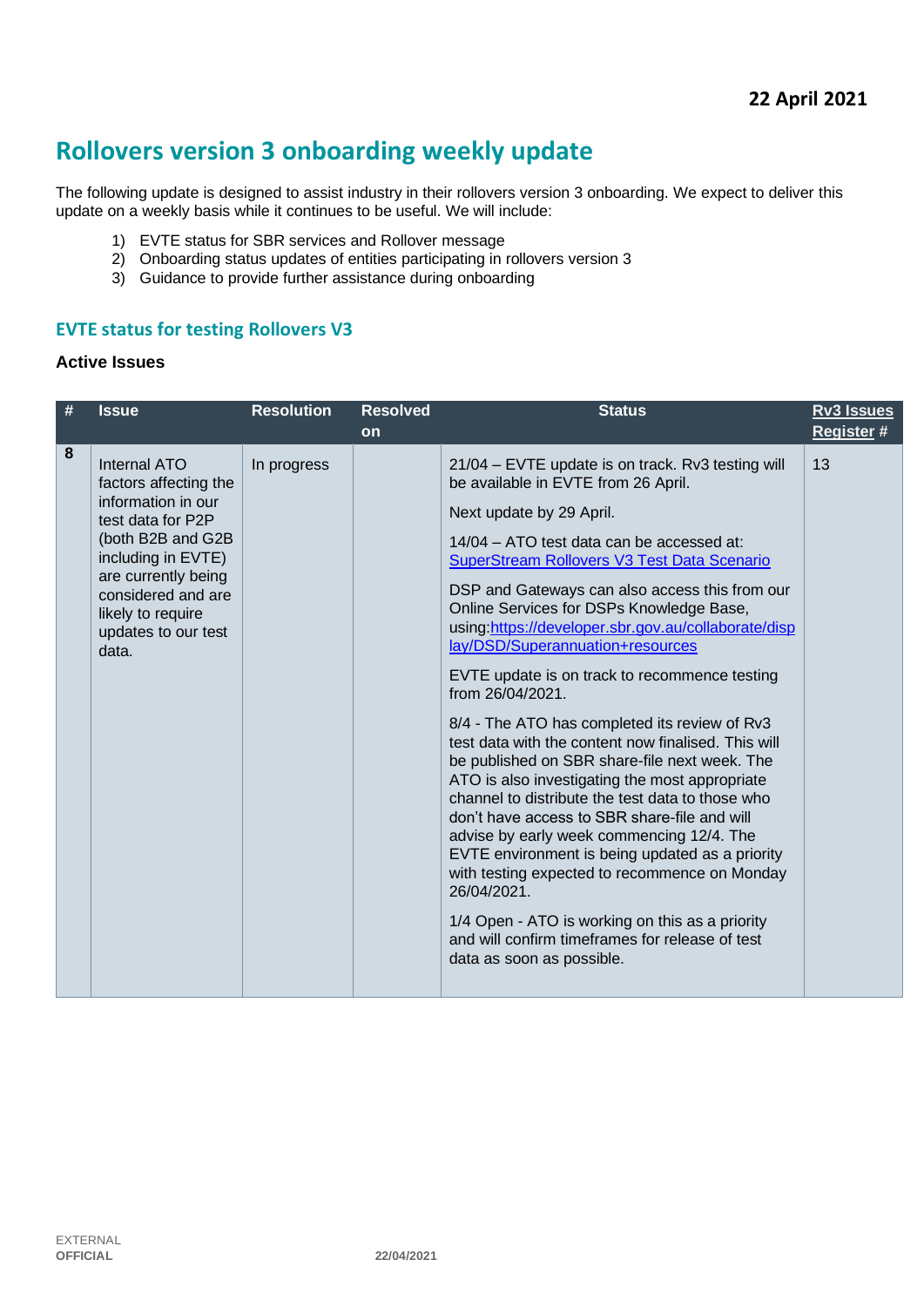## **Closed Issues**

| #              | <b>Issue</b>                                                                                                                                                                                                                                                                                                                                                                 | <b>Resolution</b>                                                                                                                                                                                                                                | <b>Resolved on</b>          | <b>Rv3 Issues</b><br>Register # |
|----------------|------------------------------------------------------------------------------------------------------------------------------------------------------------------------------------------------------------------------------------------------------------------------------------------------------------------------------------------------------------------------------|--------------------------------------------------------------------------------------------------------------------------------------------------------------------------------------------------------------------------------------------------|-----------------------------|---------------------------------|
| $\overline{7}$ | 12.02.2021<br>Recent whitelist configuration and<br>certificate changes introduced<br>connection errors impacting one<br>gateway.                                                                                                                                                                                                                                            | 25/2: Data fix<br>$\bullet$<br>implemented on 23<br>February. Fix verified<br>with impacted<br>gateway.                                                                                                                                          | 23 February 2021            | $\overline{7}$                  |
| 6              | 10.02.2021<br>EPF test scenario for SMSF missing the<br><b>SMSF Alias in the ebMS header</b><br>properties<br>Identified through interoperability<br>$\bullet$<br>testing<br>Root cause: EPF code regressed<br>$\bullet$<br>since the original EVTE deployment.<br>Issue does not impact EPF test<br>$\bullet$<br>scenarios for APRA funds.<br>Code remediation in progress. | Remediation to restore<br>$\bullet$<br>correct code for EPF<br>test scenarios with<br>SMSF test data<br>25/2: Deployed to<br>$\bullet$<br>EVTE on 20 February,<br>fix being verified with<br>impacted Gateway<br>2/3: Fix verified.<br>$\bullet$ | 20 February 2021            | 6                               |
| 5              | 4.02.2021<br>RA with SMSF Test scenario was not<br>previously enabled.<br>Test data was enabled 4 February -<br>scenario has been tested<br>successfully.                                                                                                                                                                                                                    | RA Test scenarios with<br>$\bullet$<br>SMSF data enabled on<br>4 February.                                                                                                                                                                       | 4 February 2021             | 5                               |
| 4              | <b>EPF Test Scenarios in EVTE updated</b><br>with SMSF data<br>Additional SMSF data for EPF test<br>scenarios circulated to industry<br>representatives (GOM, ASP and<br>gateways currently testing) for review,<br>with no feedback received by 4<br>February 2021.<br>EVTE updated to align with EPF<br>$\bullet$<br>SMSF data shared for consultation on<br>4 February.   |                                                                                                                                                                                                                                                  | 4 February 2021<br>(hotfix) | $\overline{4}$                  |
| $\mathbf{3}$   | 29.01.2021<br>[Defect] EVTE Test Harness unavailable<br>on 20 Jan 2021 preventing testing of<br><b>RA</b><br>Caused by internal environment issue<br>$\bullet$<br>impacting outbound messages.<br>Resolved by the end of the day on 29<br>$\bullet$<br>Jan 2021.                                                                                                             | Resolved by the end of<br>$\bullet$<br>the day.                                                                                                                                                                                                  | 29 January 2021             | 3                               |
| $\mathbf{2}$   | 15.01.2021<br>[Defect] EPF ContextID greater than 40<br>characters issue<br>Identified through interoperability<br>testing.<br>Scenario has been tested successfully<br>٠<br>with an EPF for an APRA fund.                                                                                                                                                                   | <b>EPF ContextID</b><br>$\bullet$<br>reduced to a value less<br>than 40 characters.                                                                                                                                                              | 2 February 2021<br>(hotfix) | 2                               |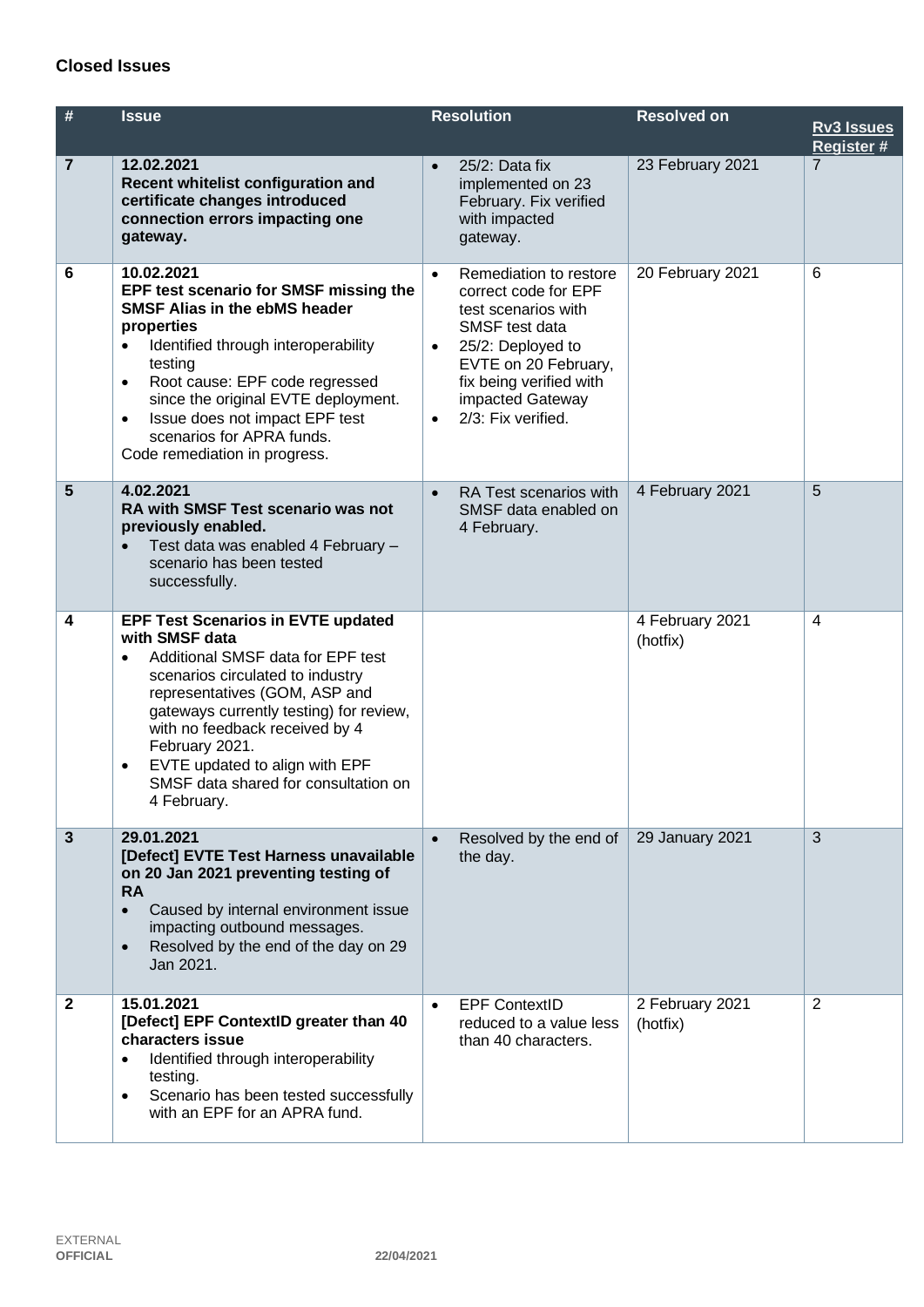| 15.12.2021<br>1<br>[Defect] RA and RAS sample payloads<br>contained 8 digit TFNs instead of 9<br>digit TFNs<br>Identified through early review of RA<br>$\bullet$<br>test files provided.<br>Shared with ATO on 15 Dec 2021<br>$\bullet$<br>RA and RAS data change release on 4th<br>Jan to EVTE. | $\bullet$ | RA and RAS test<br>scenarios updated with<br>9- digit TFNs. | 4 January 2021 (hotfix) | $\overline{\mathbf{1}}$ |
|---------------------------------------------------------------------------------------------------------------------------------------------------------------------------------------------------------------------------------------------------------------------------------------------------|-----------|-------------------------------------------------------------|-------------------------|-------------------------|
|---------------------------------------------------------------------------------------------------------------------------------------------------------------------------------------------------------------------------------------------------------------------------------------------------|-----------|-------------------------------------------------------------|-------------------------|-------------------------|

## **EVTE status by test scenario grouping**

|                 | <b>Test scenario group</b>                             | <b>Status</b>                              |
|-----------------|--------------------------------------------------------|--------------------------------------------|
| 1               | ATO initiated USM Rollover Request                     | Not available to test (see active issue 8) |
| $\overline{2}$  | Gateway respond to Test 1 with USMOR                   | Not available to test (see active issue 8) |
| 3               | Gateway initiate USM Rollover Request                  | Not available to test (see active issue 8) |
| 4               | ATO respond to Test 3 with USMOR (automatic)           | Not available to test (see active issue 8) |
| 5               | ATO initiate EPF for APRA (no gateway response)        | Not available to test (see active issue 8) |
| 6               | ATO initiate EPF for SMSF (no gateway response)        | Not available to test (see active issue 8) |
| $\overline{7}$  | ATO initiate S20c Request                              | Not available to test (see active issue 8) |
| 8               | Gateway respond to Test 6 with S20c Error Response     | Not available to test (see active issue 8) |
| 9               | ATO initiate RA Request                                | Not available to test (see active issue 8) |
| 10 <sup>1</sup> | Gateway respond to Test 8 with RAER                    | Not available to test (see active issue 8) |
| 11              | Gateway initiate RAS Request                           | Not available to test (see active issue 8) |
| 12              | ATO respond to Test 10 with RASOR (automatic)          | Not available to test (see active issue 8) |
| 13              | ATO initiate RA Request for SMSF                       | Not available to test (see active issue 8) |
| 14              | Gateway respond to Test 8 with RAER for SMSF           | Not available to test (see active issue 8) |
| 15              | Gateway initiate RAS Request for SMSF                  | Not available to test (see active issue 8) |
| 16              | ATO respond to Test 10 with RASOR (automatic) for SMSF | Not available to test (see active issue 8) |

### **EVTE testing progress**

*(Gateway EVTE testing progress reflects completion of the 16 testing groups above)*

- Two gateways have completed testing.
- Three gateways are currently testing
	- One gateway has successfully completed 75% of test scenarios
	- One gateway has successfully completed 63% of test scenarios
	- One gateway has successfully completed 13% of test scenarios
- Gateways yet to commence testing have proposed commencement once EVTE is available and test scenarios can be completed.

\*This testing has suspended pending resolution of issue 8